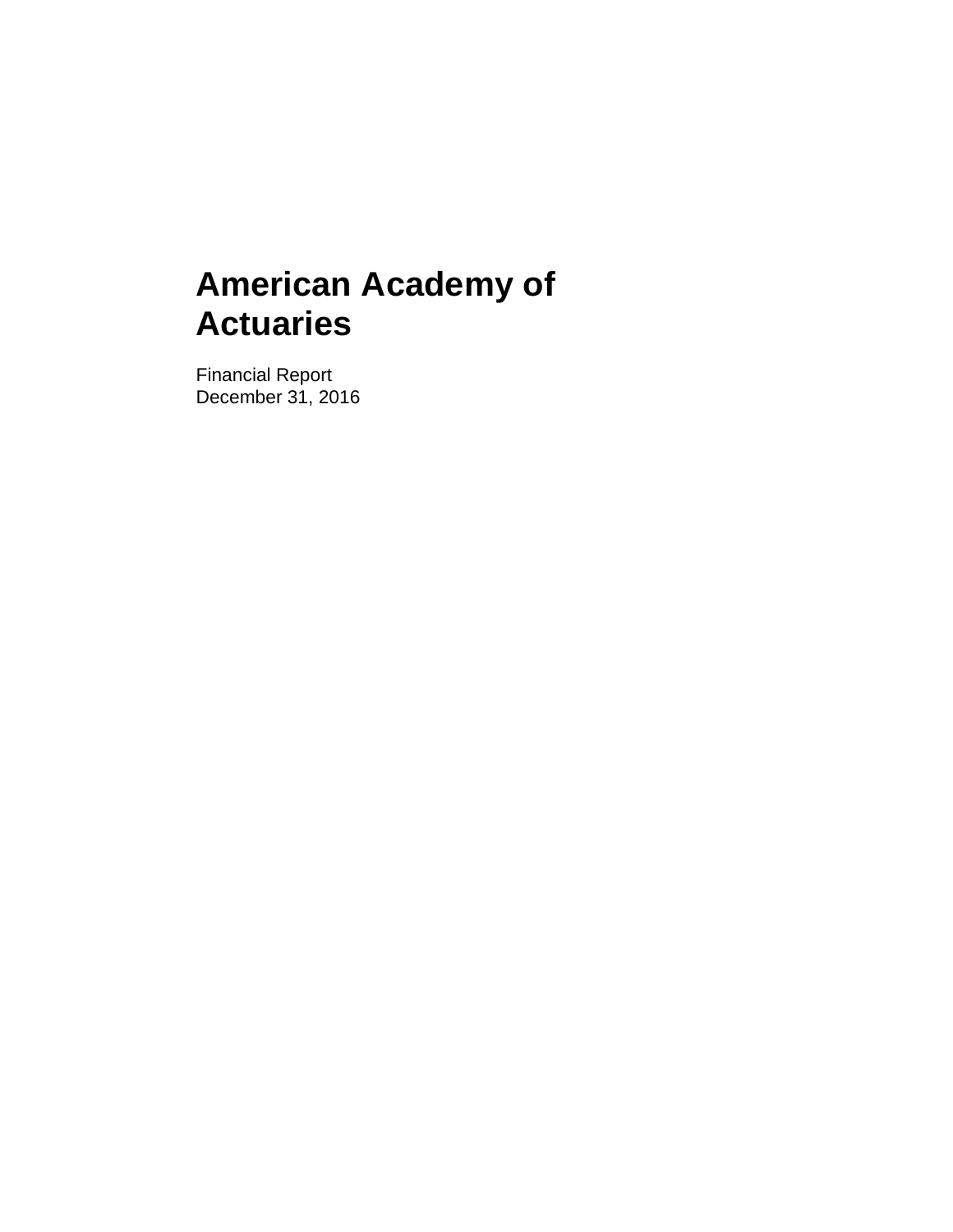## **Contents**

| Independent auditor's report         |          |
|--------------------------------------|----------|
| <b>Financial statements</b>          |          |
| Statements of financial position     | 2        |
| Statements of activities             | 3        |
| Statements of expenses by categories | 4        |
| Statements of changes in net assets  | 5        |
| Statements of cash flows             | 6        |
| Notes to financial statements        | $7 - 16$ |
|                                      |          |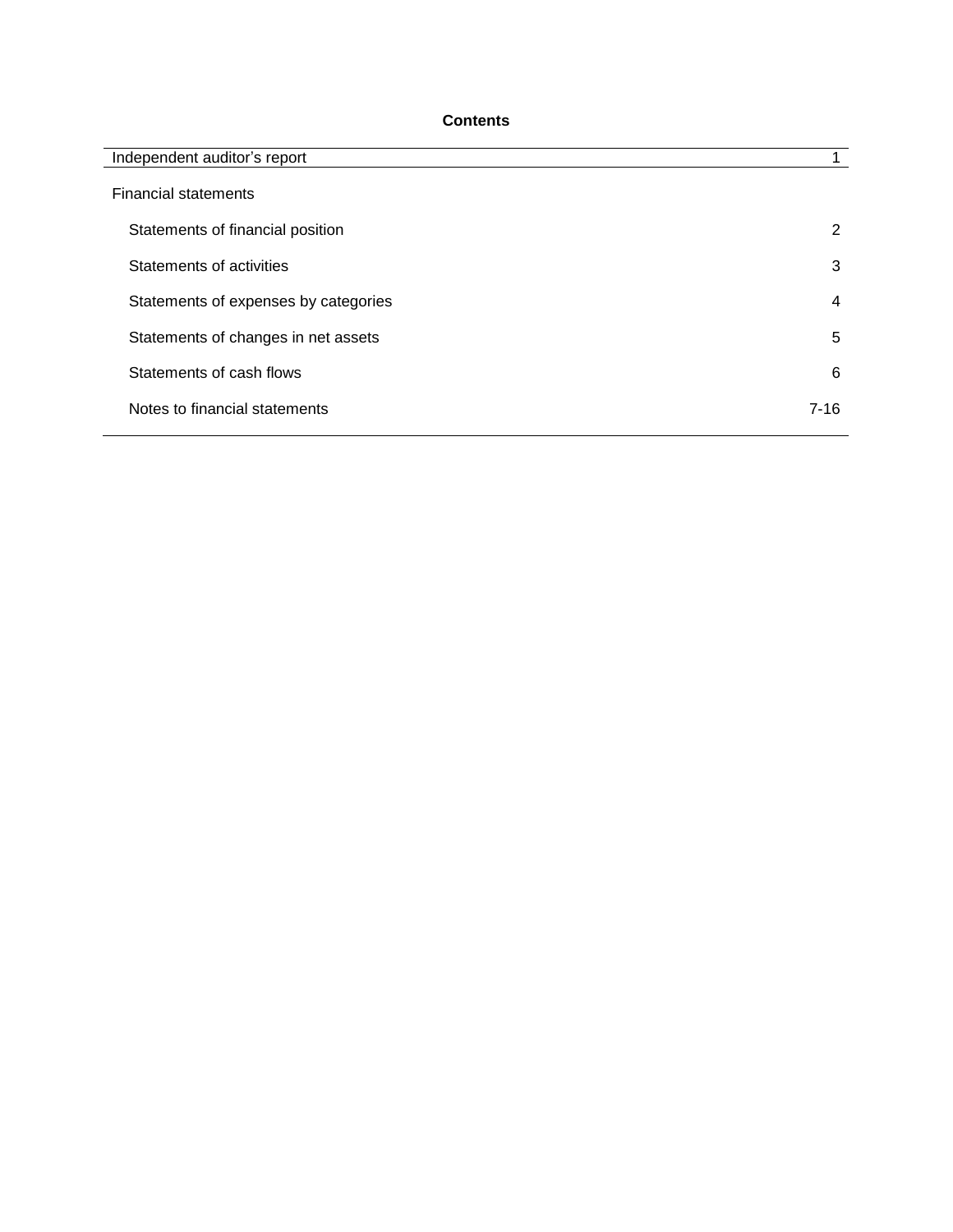

## **Independent Auditor's Report**

**RSM US LLP** 

To the Board of Directors American Academy of Actuaries Washington, D.C.

## **Report on the Financial Statements**

We have audited the accompanying financial statements of American Academy of Actuaries (the Academy), which comprise the statements of financial position as of December 31, 2016 and 2015, the related statements of activities, expenses by categories, changes in net assets and cash flows for the years then ended, and the related notes to the financial statements.

## **Management's Responsibility for the Financial Statements**

Management is responsible for the preparation and fair presentation of these financial statements in accordance with accounting principles generally accepted in the United States of America; this includes the design, implementation, and maintenance of internal control relevant to the preparation and fair presentation of financial statements that are free from material misstatement, whether due to fraud or error.

## **Auditor's Responsibility**

Our responsibility is to express an opinion on these financial statements based on our audits. We conducted our audits in accordance with auditing standards generally accepted in the United States of America. Those standards require that we plan and perform the audit to obtain reasonable assurance about whether the financial statements are free from material misstatement.

An audit involves performing procedures to obtain audit evidence about the amounts and disclosures in the financial statements. The procedures selected depend on the auditor's judgment, including the assessment of the risks of material misstatement of the financial statements, whether due to fraud or error. In making those risk assessments, the auditor considers internal control relevant to the entity's preparation and fair presentation of the financial statements in order to design audit procedures that are appropriate in the circumstances, but not for the purpose of expressing an opinion on the effectiveness of the entity's internal control. Accordingly, we express no such opinion. An audit also includes evaluating the appropriateness of accounting policies used and the reasonableness of significant accounting estimates made by management, as well as evaluating the overall presentation of the financial statements.

We believe that the audit evidence we have obtained is sufficient and appropriate to provide a basis for our audit opinion.

## **Opinion**

In our opinion, the financial statements referred to above present fairly, in all material respects, the financial position of American Academy of Actuaries as of December 31, 2016 and 2015, and the changes in its net assets and its cash flows for the years then ended in accordance with accounting principles generally accepted in the United States of America.

RSM US LLP

Washington, D.C. May 2, 2017

THE POWER OF BEING UNDERSTOOD AUDIT | TAX | CONSULTING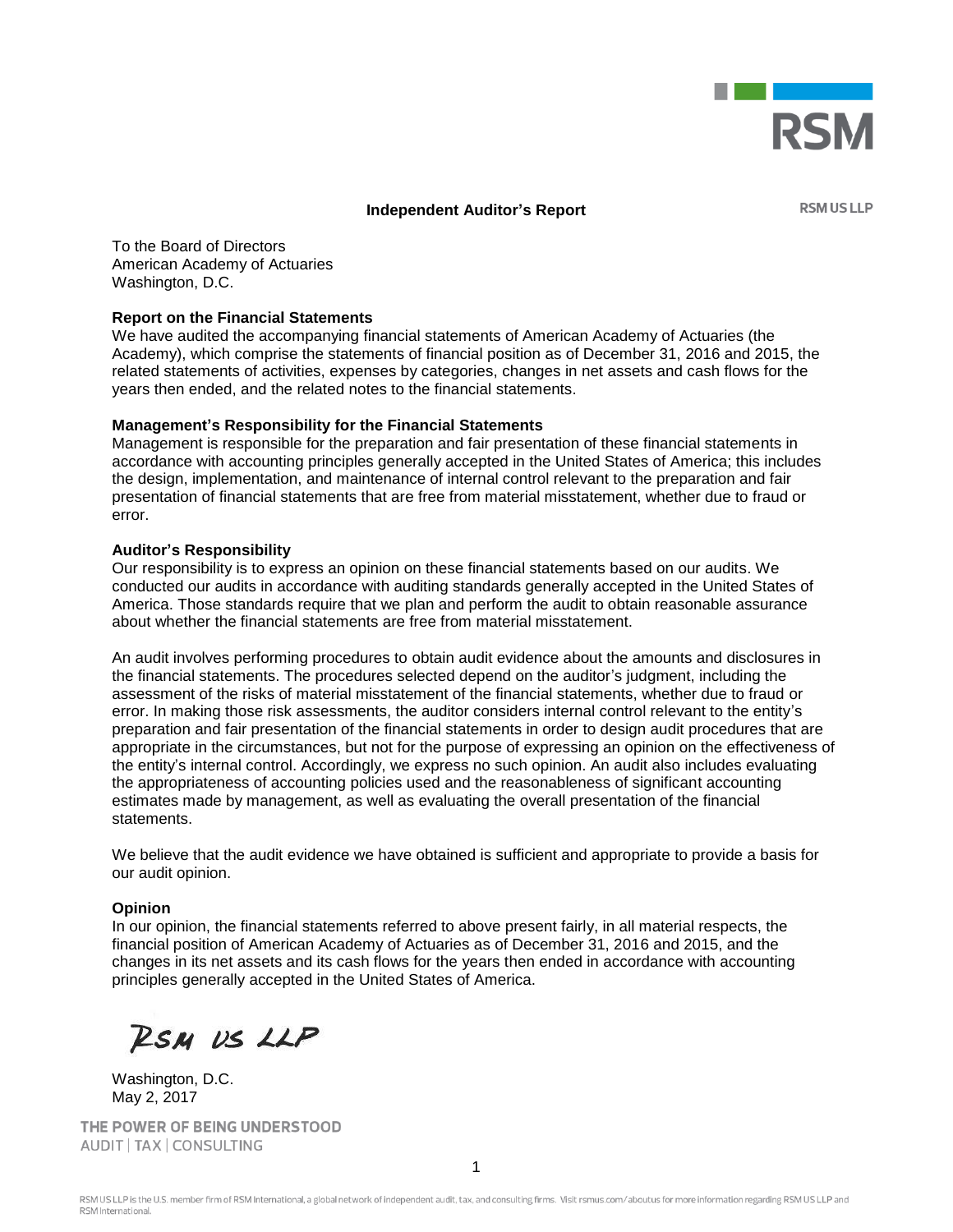#### **Statements of Financial Position December 31, 2016 and 2015**

|                                                                           |      | 2016       |    | 2015         |
|---------------------------------------------------------------------------|------|------------|----|--------------|
| <b>Assets</b>                                                             |      |            |    |              |
| Current assets:                                                           |      |            |    |              |
| Cash and cash equivalents                                                 | \$   | 1,396,782  | \$ | 1,384,403    |
| Certificates of deposit                                                   |      | 2,470,000  |    | 3,211,000    |
| Accounts receivable                                                       |      | 413,338    |    | 313,965      |
| Due from Casualty Actuarial Society                                       |      | 9,787      |    | 89,968       |
| Due from Conference of Consulting Actuaries                               |      | 15,000     |    | 15,000       |
| Prepaid expenses                                                          |      | 372,378    |    | 314,403      |
| <b>Total current assets</b>                                               |      | 4,677,285  |    | 5,328,739    |
| Long-term investments:                                                    |      |            |    |              |
| Mutual funds, at fair value                                               |      | 14,929,794 |    | 14,071,147   |
| Certificates of deposit                                                   |      | 73,100     |    | 73,100       |
| <b>Total long-term investments</b>                                        |      | 15,002,894 |    | 14, 144, 247 |
| Furniture, equipment and leasehold improvements, net                      |      | 553,138    |    | 756,934      |
| <b>Total assets</b>                                                       | - \$ | 20,233,317 | \$ | 20,229,920   |
| <b>Liabilities and Net Assets</b>                                         |      |            |    |              |
| <b>Current liabilities:</b>                                               |      |            |    |              |
| Accounts payable                                                          | \$   | 623,383    | \$ | 580,042      |
| Accrued expenses                                                          |      | 386,706    |    | 380,100      |
| Accrued annual leave                                                      |      | 126,336    |    | 117,765      |
| Deferred revenue                                                          |      |            |    |              |
| Membership dues                                                           |      | 6,091,910  |    | 5,544,405    |
| Other                                                                     |      | 57,279     |    | 30,382       |
| Deferred rent liability                                                   |      | 129,662    |    | 119,697      |
| <b>Total current liabilities</b>                                          |      | 7,415,276  |    | 6,772,391    |
| Deferred rent liability, long-term                                        |      | 169,559    |    | 299,221      |
| Liability for pension benefits, defined benefit plan                      |      | 281,190    |    | 293,168      |
| <b>Total liabilities</b>                                                  |      | 7,866,025  |    | 7,364,780    |
| Unrestricted net assets:                                                  |      |            |    |              |
| Undesignated                                                              |      | 12,225,078 |    | 12,723,126   |
| Designated, Actuarial Board for Counseling and Discipline Litigation Fund |      | 142,214    |    | 142,014      |
| <b>Total net assets</b>                                                   |      | 12,367,292 |    | 12,865,140   |
| <b>Total liabilities and net assets</b>                                   |      | 20,233,317 | S. | 20,229,920   |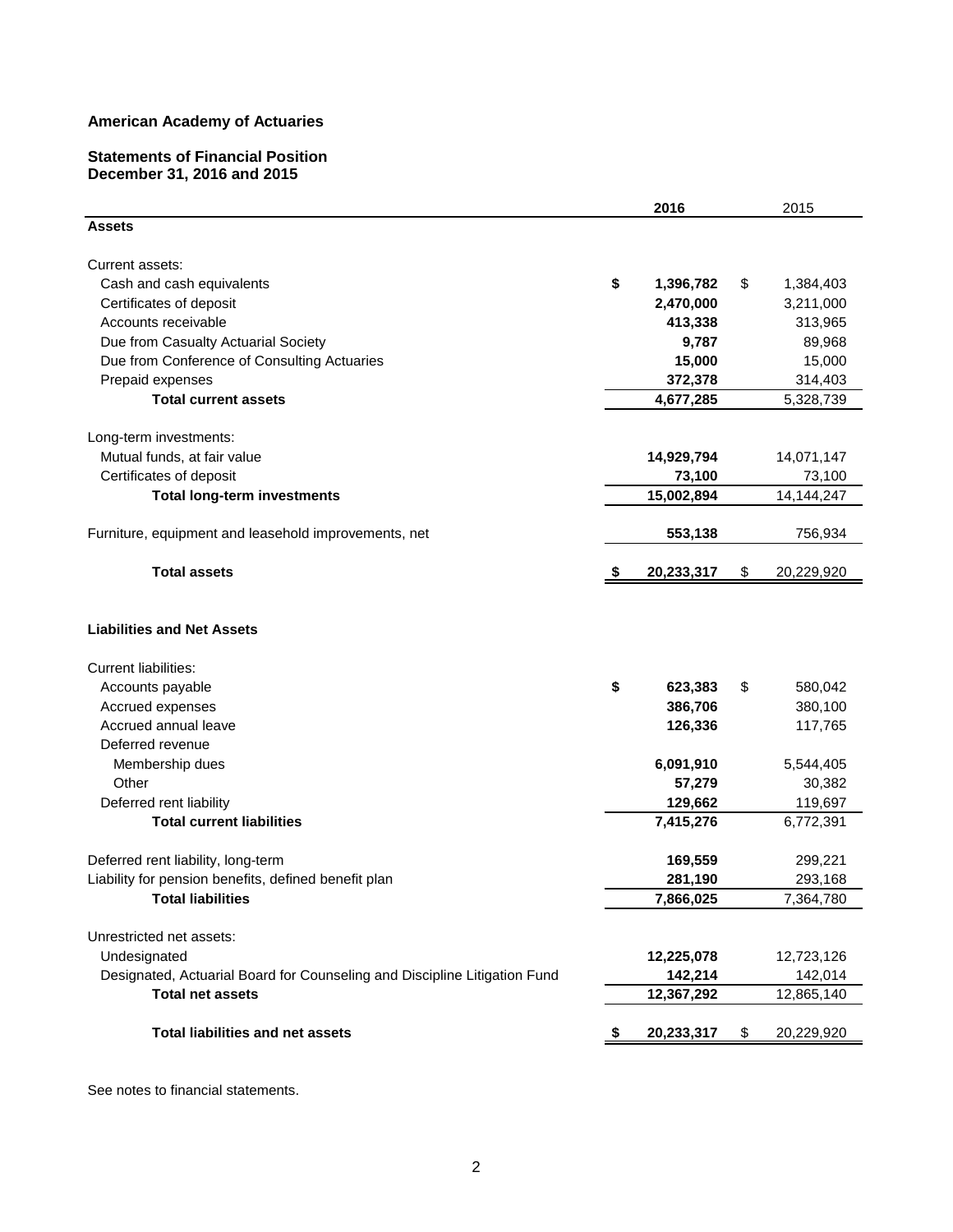# **Statements of Activities Years Ended December 31, 2016 and 2015**

|                                                               | 2016            | 2015            |
|---------------------------------------------------------------|-----------------|-----------------|
| Revenue:                                                      |                 |                 |
| Membership dues                                               | \$<br>9,875,084 | \$<br>9,830,532 |
| Membership application fees                                   | 42,900          | 50,550          |
| Investment income, net of expenses                            | 562,268         | 677,030         |
| <b>Enrolled Actuaries Meeting distribution</b>                | 103,785         | 67,012          |
| Casualty Loss Reserve Seminar distribution                    | 9,787           | 89,968          |
| Seminars                                                      | 445,750         | 241,082         |
| Advertising income                                            | 434,467         | 553,483         |
| Manual sales                                                  | 193,270         | 186,225         |
| Webcast income                                                | 190,733         | 213,503         |
| Service fees                                                  | 272,162         | 239,111         |
| Administrative services                                       | 32,326          | 7,522           |
| Other                                                         | 208,316         | 128,397         |
| <b>Total revenue</b>                                          | 12,370,848      | 12,284,415      |
| <b>Expenses</b>                                               | 13,391,282      | 12,193,512      |
| Change in net assets before other changes                     | (1,020,434)     | 90,903          |
| Other changes in net assets:                                  |                 |                 |
| Net appreciation (depreciation) in fair value of mutual funds | 310,635         | (596, 597)      |
| Litigation defense expenses                                   |                 | (219, 189)      |
| Pension-related changes other than net periodic pension cost  | 33,951          | 116,153         |
| Insurance settlement from litigation                          | 178,000         |                 |
| <b>Change in net assets</b>                                   | (497,848)       | \$<br>(608,730) |
|                                                               |                 |                 |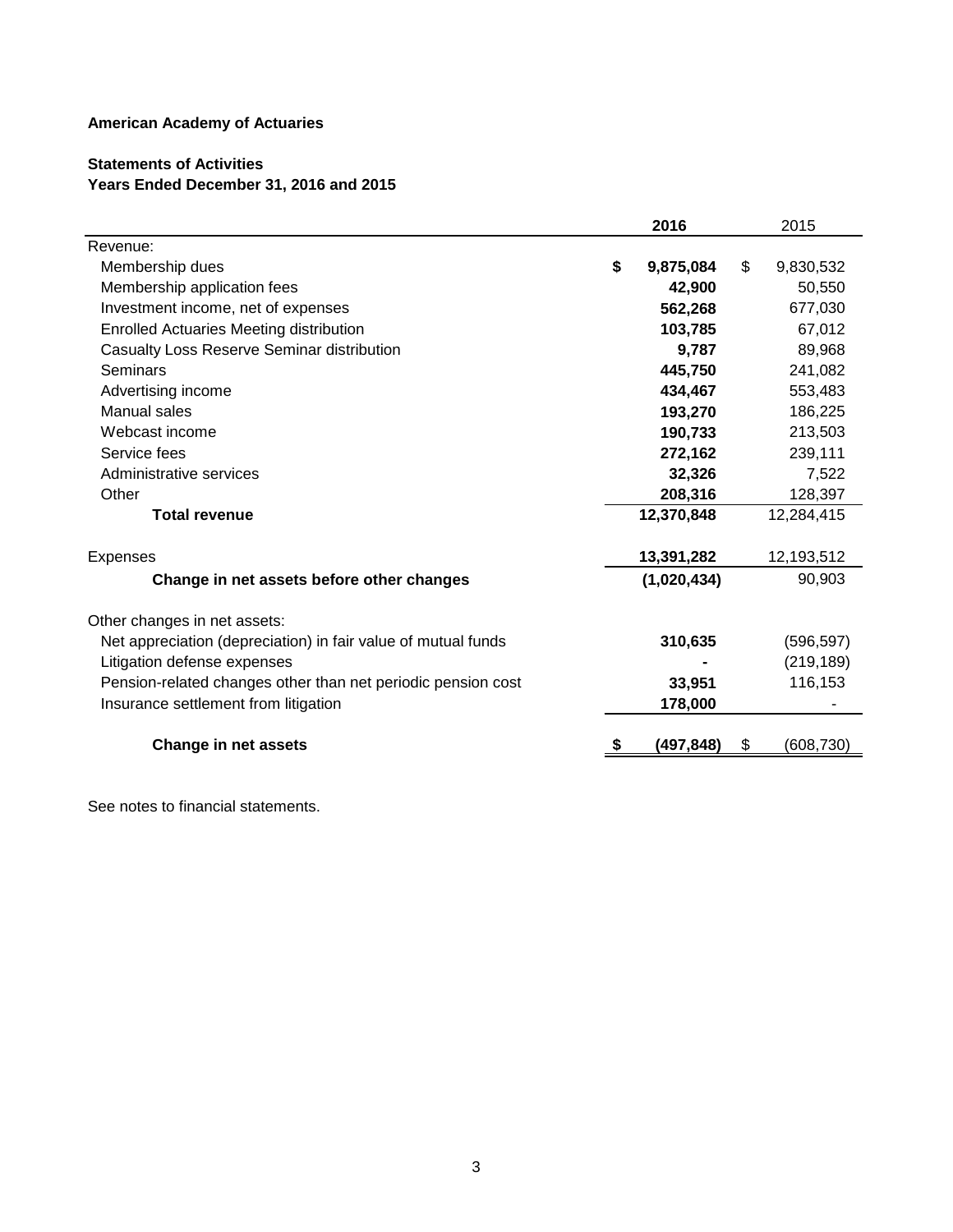#### **Statements of Expenses by Categories Years Ended December 31, 2016 and 2015**

|                                                          |                   |     |                  | 2016 |                   |                  | 2015 |              |    |                  |      |                   |          |            |
|----------------------------------------------------------|-------------------|-----|------------------|------|-------------------|------------------|------|--------------|----|------------------|------|-------------------|----------|------------|
|                                                          |                   |     |                  |      | <b>Actuarial</b>  |                  |      |              |    |                  |      | Actuarial         |          |            |
|                                                          |                   |     |                  |      | <b>Board for</b>  |                  |      |              |    |                  |      | Board for         |          |            |
|                                                          |                   |     | <b>Actuarial</b> |      | Counseling        |                  |      |              |    | Actuarial        |      | Counseling        |          |            |
|                                                          | Academy           |     | <b>Standards</b> |      | and               |                  |      | Academy      |    | <b>Standards</b> |      | and               |          |            |
|                                                          | <b>Operations</b> |     | <b>Boards</b>    |      | <b>Discipline</b> | <b>Total</b>     |      | Operations   |    | <b>Boards</b>    |      | <b>Discipline</b> |          | Total      |
| Salaries                                                 | \$<br>4,574,375   | \$  | 225,906          | \$   | 167,184           | \$<br>4,967,465  | \$   | 4,142,829    | \$ | 203,532          | \$   | 157,642           | <b>S</b> | 4,504,003  |
| Employee insurance                                       | 328,858           |     | 16,241           |      | 12,021            | 357,120          |      | 297,782      |    | 14,630           |      | 11,331            |          | 323,743    |
| Payroll taxes                                            | 285,233           |     | 14,086           |      | 10,426            | 309,745          |      | 269,916      |    | 13,260           |      | 10,271            |          | 293,447    |
| Pension plans                                            | 459,842           |     | 22,709           |      | 16,808            | 499,359          |      | 438,887      |    | 21,562           |      | 16,700            |          | 477,149    |
| Temporary help and personnel fees                        | 68,188            |     |                  |      |                   | 68,188           |      | 180,896      |    |                  |      |                   |          | 180,896    |
| Rent                                                     | 943,970           |     | 46,620           |      | 34,504            | 1,025,094        |      | 922,215      |    | 45,307           |      | 35,092            |          | 1,002,614  |
| Telephone                                                | 49,783            |     | 2,459            |      | 1,819             | 54,061           |      | 50,768       |    | 2,494            |      | 1,932             |          | 55,194     |
| Postage and freight                                      | 18,120            |     | 2,658            |      | 3,248             | 24,026           |      | 17,260       |    | 2,673            |      | 1,314             |          | 21,247     |
| Travel and related expense                               | 175,225           |     | 72,384           |      | 72,540            | 320,149          |      | 190,223      |    | 70,543           |      | 65,026            |          | 325,792    |
| Annual meeting                                           | 214,607           |     |                  |      |                   | 214,607          |      | 229,356      |    |                  |      |                   |          | 229,356    |
| Academy anniversary                                      |                   |     |                  |      |                   |                  |      | 82,379       |    |                  |      |                   |          | 82,379     |
| Seminars                                                 | 408,171           |     |                  |      |                   | 408,171          |      | 149,245      |    |                  |      |                   |          | 149,245    |
| Committee meetings                                       | 157,545           |     | 40,806           |      | 22,715            | 221,066          |      | 166,935      |    | 41,077           |      | 26,542            |          | 234,554    |
| Presidential travel                                      | 120,984           |     |                  |      |                   | 120,984          |      | 104,080      |    |                  |      |                   |          | 104,080    |
| General office supplies and equipment rental             | 112,034           |     | 5,533            |      | 4,095             | 121,662          |      | 112,634      |    | 5,534            |      | 4,286             |          | 122,454    |
| Technology and database                                  | 324,712           |     | 16,038           |      | 11,869            | 352,619          |      | 129,561      |    | 6,365            |      | 4,930             |          | 140,856    |
| Printing                                                 | 27,288            |     | 8,244            |      | 1,255             | 36,787           |      | 23,617       |    | 4,149            |      | 1,841             |          | 29,607     |
| Personnel development                                    | 32,567            |     | 199              |      |                   | 32,766           |      | 22,021       |    | 593              |      |                   |          | 22,614     |
| <b>Professional services</b>                             | 212,406           |     | 10,489           |      |                   | 222,895          |      | 303,316      |    | 7,936            |      | 12,131            |          | 323,383    |
| Audit and accounting                                     | 27,838            |     | 1,375            |      | 1,017             | 30,230           |      | 26,560       |    | 1,305            |      | 1,011             |          | 28,876     |
| Insurance                                                | 46,513            |     | 2,298            |      | 1,700             | 50,511           |      | 47,887       |    | 2,353            |      | 1,822             |          | 52,062     |
| Depreciation and amortization                            | 241,407           |     | 11,922           |      | 8,824             | 262,153          |      | 199,121      |    | 9,782            |      | 7,577             |          | 216,480    |
| Subscriptions, periodicals and dues                      | 70,304            |     |                  |      | 4,621             | 74,925           |      | 67,308       |    |                  |      | 4,318             |          | 71,626     |
| Communications                                           | 502,022           |     |                  |      |                   | 502,022          |      | 587,553      |    | 5,839            |      |                   |          | 593,392    |
| Membership/external relations programs                   | 133,780           |     |                  |      |                   | 133,780          |      | 114,145      |    |                  |      |                   |          | 114,145    |
| <b>Affiliation fees</b>                                  | 239,789           |     |                  |      |                   | 239,789          |      | 275,421      |    |                  |      |                   |          | 275,421    |
| Contingencies                                            | 427,707           |     |                  |      |                   | 427,707          |      | 448,727      |    |                  |      |                   |          | 448,727    |
| Manuals                                                  | 144,023           |     |                  |      |                   | 144,023          |      | 139,927      |    |                  |      |                   |          | 139,927    |
| Contribution, Actuarial Foundation                       | 105,023           |     |                  |      |                   | 105,023          |      | 100,984      |    |                  |      |                   |          | 100,984    |
| <b>Health Practice Council</b>                           | 314,310           |     |                  |      |                   | 314,310          |      | 307,281      |    |                  |      |                   |          | 307,281    |
| <b>Pension Practice Council</b>                          | 123,274           |     |                  |      |                   | 123,274          |      | 109,004      |    |                  |      |                   |          | 109,004    |
| Life Practice Council                                    | 294,415           |     |                  |      |                   | 294,415          |      | 287,005      |    |                  |      |                   |          | 287,005    |
| <b>Casualty Practice Council</b>                         | 299,168           |     |                  |      |                   | 299,168          |      | 117,944      |    |                  |      |                   |          | 117,944    |
|                                                          |                   |     |                  |      |                   |                  |      |              |    |                  |      |                   |          |            |
| <b>Public Policy Research</b>                            | 17,350            |     |                  |      |                   | 17,350           |      |              |    |                  |      |                   |          |            |
| Council on Professionalism                               | 45,481            |     |                  |      |                   | 45,481           |      | 64,294       |    |                  |      |                   |          | 64,294     |
| Risk Management and Financial Reporting Practice Council | 56,803            |     |                  |      |                   | 56,803           |      | 23,813       |    |                  |      |                   |          | 23,813     |
| International Secretary/Representatives travel           | 206,792           |     |                  |      |                   | 206,792          |      | 116,420      |    |                  |      |                   |          | 116,420    |
| Income taxes                                             | 26,818            |     |                  |      |                   | 26,818           |      | 59,387       |    |                  |      |                   |          | 59,387     |
| Bank and credit card fees                                | 313,743           |     |                  |      |                   | 313,743          |      | 318,715      |    |                  |      |                   |          | 318,715    |
| Webcast expenses                                         | 62,283            |     |                  |      |                   | 62,283           |      | 65,077       |    |                  |      |                   |          | 65,077     |
| Investigative                                            |                   |     |                  |      | 24,299            | 24,299           |      |              |    |                  |      | 25,682            |          | 25,682     |
| Strategic initiatives                                    | 263,854           |     |                  |      |                   | 263,854          |      | 13,655       |    |                  |      |                   |          | 13,655     |
| Other                                                    | 14,966            |     | 130              |      | 669               | 15,765           |      | 19,644       |    | 971              |      | 367               |          | 20,982     |
|                                                          | 12,491,571        | -\$ | 500,097          | -\$  | 399,614           | \$<br>13,391,282 |      | \$11,343,792 | \$ | 459,905          | - \$ | 389,815           | - \$     | 12,193,512 |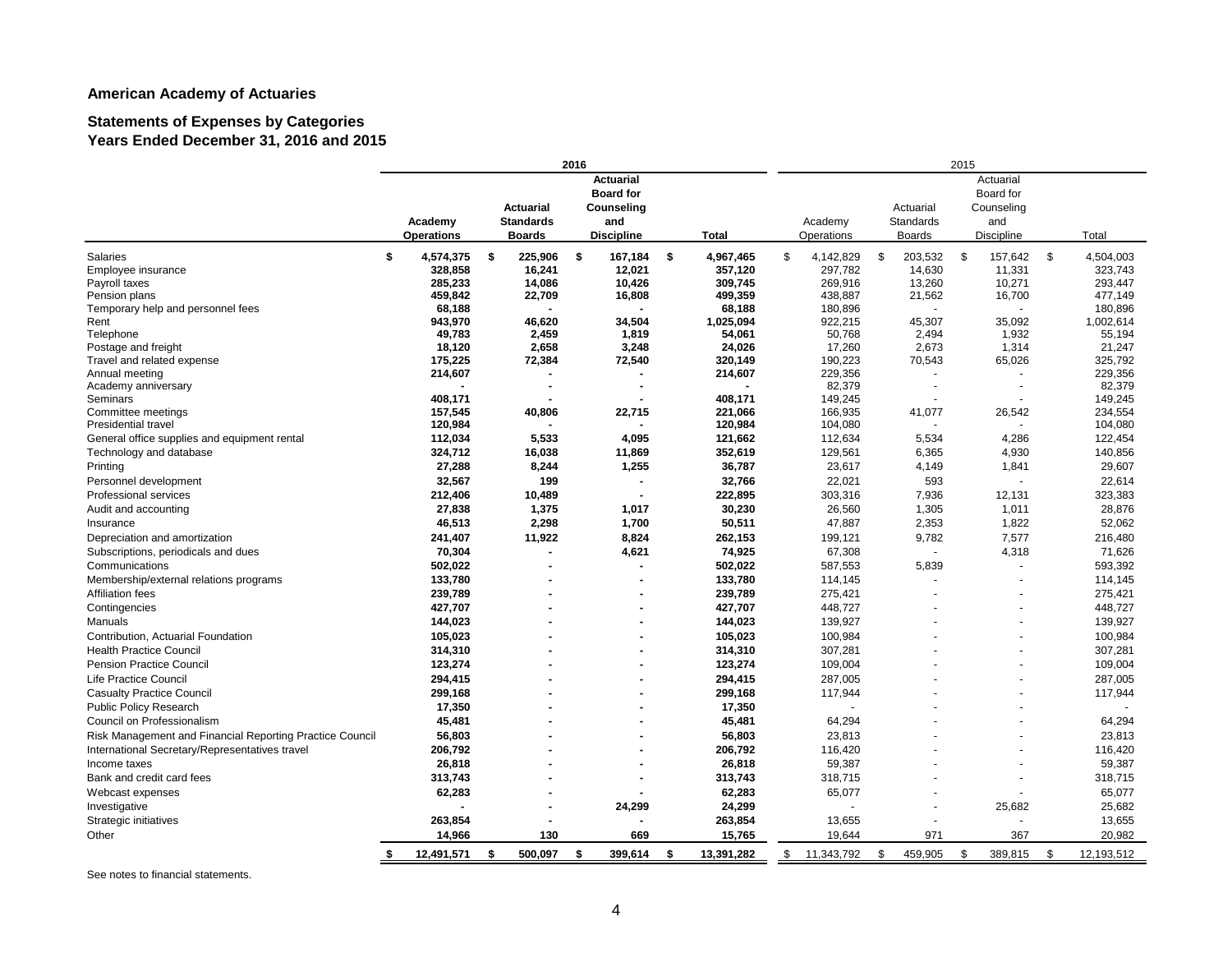# **Statements of Changes in Net Assets Years Ended December 31, 2016 and 2015**

|                                                                    | Unrestricted             |   | Designated     |   | Total                    |
|--------------------------------------------------------------------|--------------------------|---|----------------|---|--------------------------|
| Unrestricted net assets, December 31, 2014<br>Change in net assets | 13,331,870<br>(608, 744) | S | 142.000<br>14  | S | 13,473,870<br>(608, 730) |
| Unrestricted net assets, December 31, 2015<br>Change in net assets | 12,723,126<br>(498, 048) |   | 142.014<br>200 |   | 12,865,140<br>(497, 848) |
| Unrestricted net assets, December 31, 2016                         | 12,225,078               |   | 142.214        |   | 12,367,292               |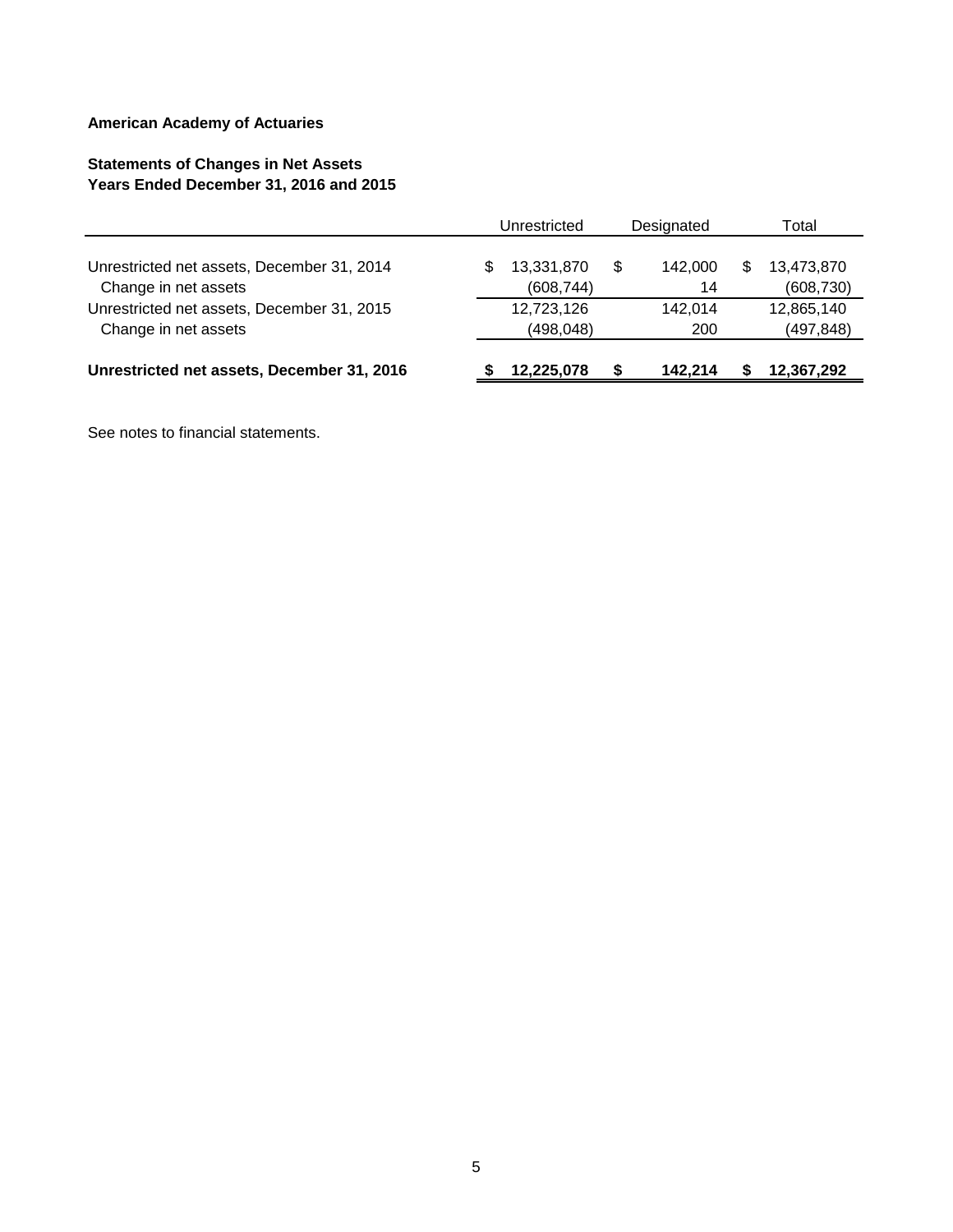# **Statements of Cash Flows Years Ended December 31, 2016 and 2015**

|                                                               | 2016             | 2015             |
|---------------------------------------------------------------|------------------|------------------|
| Cash flows from operating activities:                         |                  |                  |
| Change in net assets                                          | \$<br>(497, 848) | \$<br>(608, 730) |
| Adjustments to reconcile change in net assets                 |                  |                  |
| to net cash (used in) provided by operating activities:       |                  |                  |
| Depreciation and amortization                                 | 262,153          | 216,480          |
| Net (appreciation) depreciation in fair value of mutual funds | (310, 635)       | 596,597          |
| Changes in assets and liabilities:                            |                  |                  |
| (Increase) decrease in:                                       |                  |                  |
| Accounts receivable                                           | (99, 373)        | (7, 357)         |
| Due from Casualty Actuarial Society                           | 80,181           | (37, 425)        |
| Prepaid expenses                                              | (57, 975)        | (99, 405)        |
| Increase (decrease) in:                                       |                  |                  |
| Accounts payable and accrued expenses                         | 49,947           | 132,998          |
| Pension-related liabilities                                   | (11, 978)        | (73, 820)        |
| Accrued annual leave                                          | 8,571            | (2, 422)         |
| Deferred membership dues                                      | 547,505          | 400,590          |
| Other deferred revenue                                        | 26,897           | (7, 765)         |
| Deferred rent liability                                       | (119, 697)       | (62, 112)        |
| Net cash (used in) provided by operating activities           | (122, 252)       | 447,629          |
| Cash flows from investing activities:                         |                  |                  |
| Purchases of furniture and equipment                          | (58, 357)        | (135, 587)       |
| Proceeds from maturities of certificates of deposit           | 4,199,000        | 3,952,000        |
| Purchases of certificates of deposit                          | (3,458,000)      | (5, 187, 000)    |
| Purchases of mutual funds and reinvested earnings             | (548, 012)       | (667, 303)       |
| Net cash provided by (used in) investing activities           | 134,631          | (2,037,890)      |
|                                                               |                  |                  |
| Net increase (decrease) in cash and cash equivalents          | 12,379           | (1,590,261)      |
| Cash and cash equivalents:                                    |                  |                  |
| Beginning of year                                             | 1,384,403        | 2,974,664        |
|                                                               |                  |                  |
| End of year                                                   | 1,396,782        | \$<br>1,384,403  |
|                                                               |                  |                  |
| Supplemental disclosure of cash flow information:             |                  |                  |
| Cash paid during the year for income taxes                    | 60,000           | \$<br>70,858     |
|                                                               |                  |                  |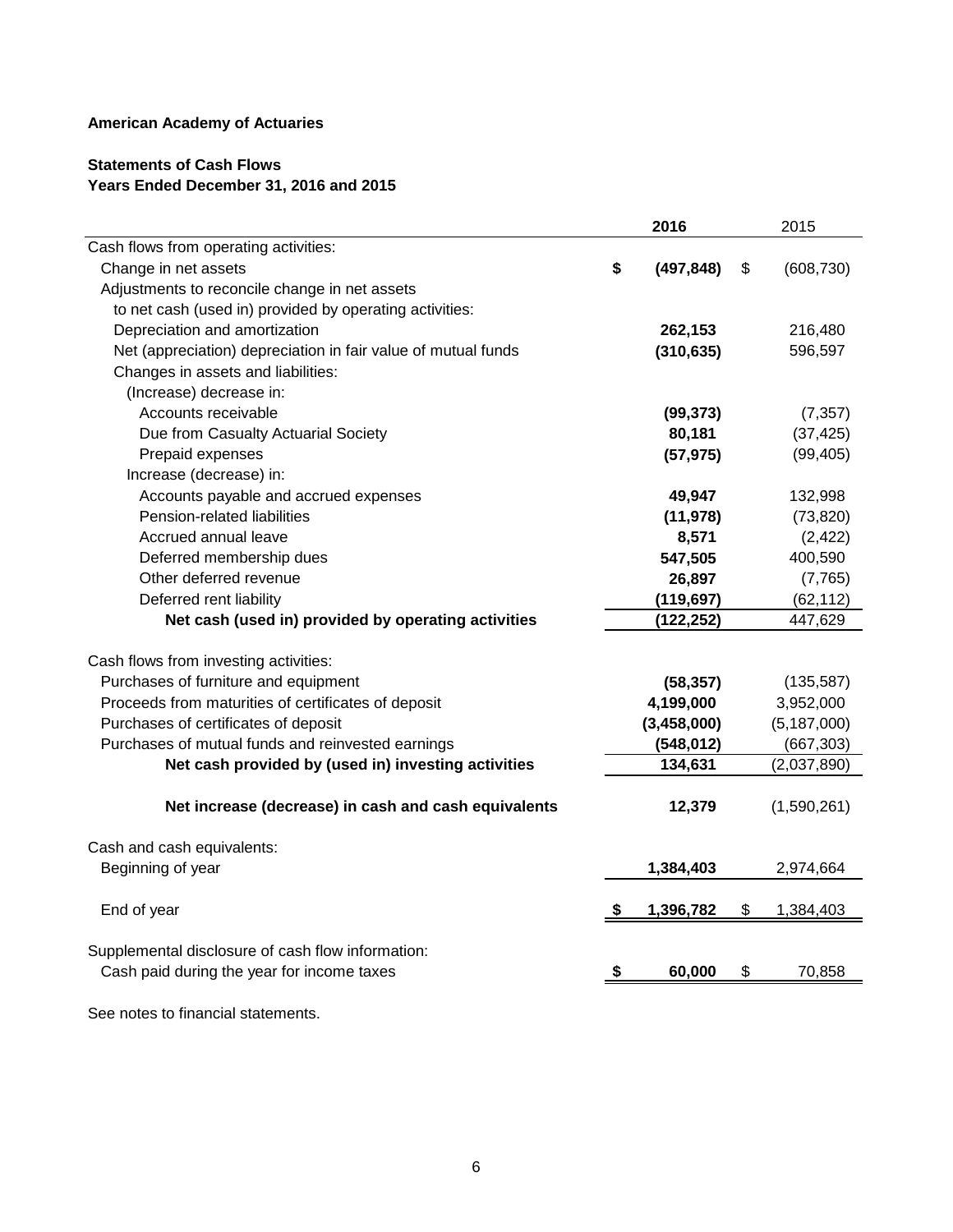#### **Notes to Financial Statements**

## **Note 1. Organization and Significant Accounting Policies**

As the organization representing the entire United States actuarial profession, the American Academy of Actuaries (the Academy), founded in 1965, serves the public and the actuarial profession both nationally and internationally.

To accomplish this:

- As the public voice for the United States actuarial profession, the Academy provides independent and objective actuarial information, analysis, and education for the formation of sound public policy
- The Academy provides for the establishment, maintenance, and enforcement of high professional standards of actuarial qualification, practice, and conduct
- The Academy advances actuarial practice by informing and educating its members on public policy and professionalism issues and current and emerging practices
- The Academy identifies and addresses issues on behalf of the public interest on matters in which actuarial science provides a unique understanding
- The Academy increases the public's understanding and recognition of the value of the actuarial profession
- The Academy provides opportunities for professional development of its members through volunteerism and service to the profession
- The Academy facilitates and coordinates response to issues of common interest among the U.S.-based actuarial associations
- The Academy coordinates the representation of the U.S. profession globally

A summary of the Academy's significant accounting policies follows:

**Basis of accounting:** The financial statements have been prepared using the accrual method of accounting, whereby revenue is recognized when earned and expenses are recorded when incurred.

**Net assets:** The Academy had no permanently restricted or temporarily restricted net assets at December 31, 2016 and 2015. The Academy's unrestricted net assets as of December 31, 2016 and 2015, consisted of the following:

*Undesignated net assets:* Reflects transactions related to the general operations of the Academy, the Actuarial Standards Board (ASB) and the Actuarial Board for Counseling and Discipline (ABCD). The ASB was established in 1988 within the Academy to develop and promulgate actuarial standards of practice. The ABCD was established in 1992 within the Academy to work with the profession to maintain the quality and integrity of the actuary's work. It is the ABCD's duty to uphold the actuarial profession's standards of conduct, practice, and qualification. The organizations participating in the funding of the ASB and ABCD include: American Society of Pension Professionals and Actuaries (ASPPA), Casualty Actuarial Society (CAS), Conference of Consulting Actuaries (CCA), Society of Actuaries (SOA), and the Academy.

*Designated net assets:* Reflects transactions related to the ABCD Litigation Fund. The ABCD Litigation Fund was established in 1993 in anticipation of potential suits filed by actuaries disciplined based on recommendations of the ABCD. The initial funding was obtained through a transfer from the Academy and contributions from other organizations who participate in the support of the ABCD. There were no contributions made to ABCD during 2016 and 2015. Changes to the designated net assets consist of transfers and contributions, interest income, and litigation expenses, when incurred.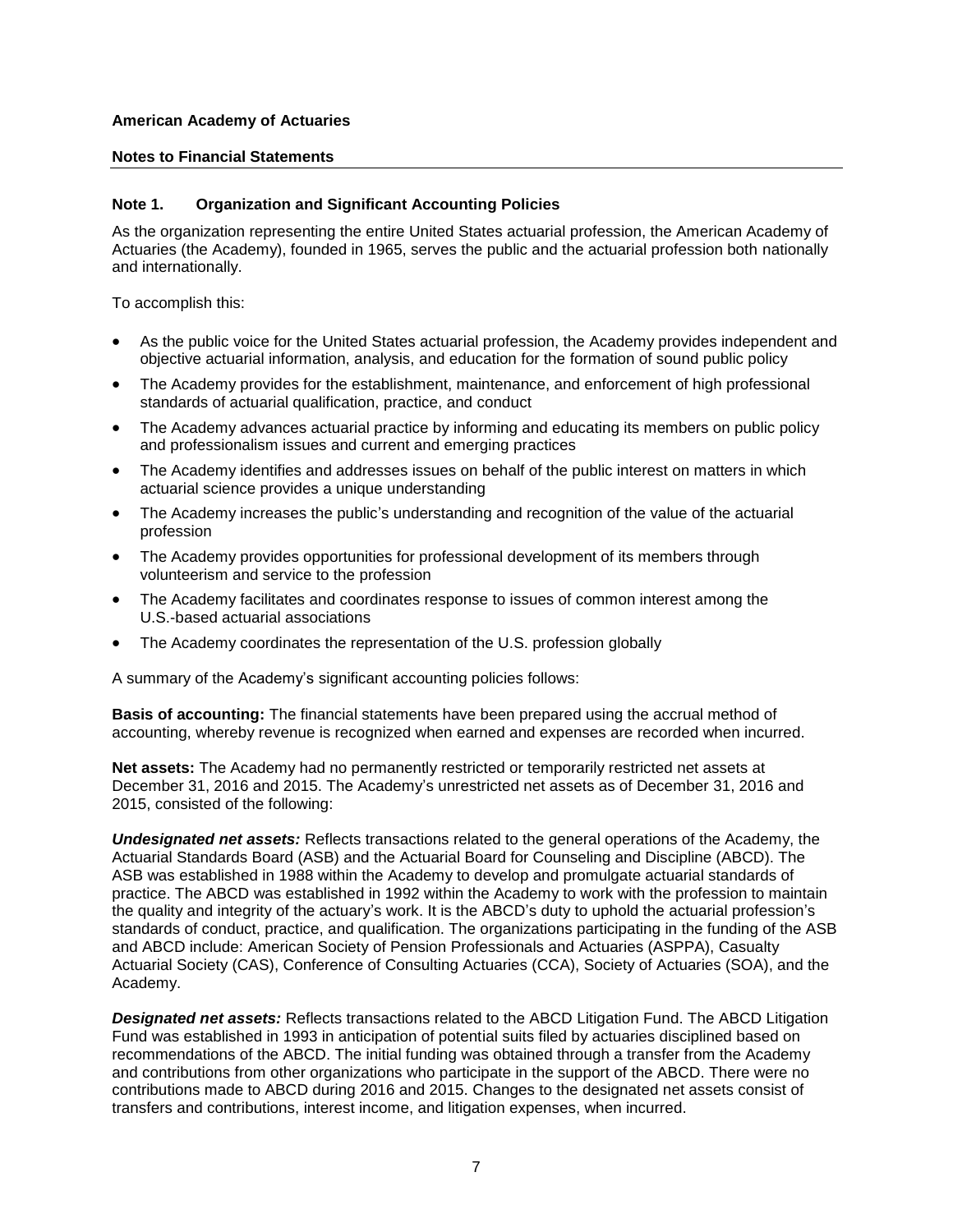## **Notes to Financial Statements**

## **Note 1. Organization and Significant Accounting Policies (Continued)**

**Cash equivalents:** For purposes of the statements of cash flows, the Academy considers cash in checking, savings and money market mutual fund accounts to be cash equivalents.

**Investments:** Investments in mutual funds and negotiable certificates of deposit are stated at fair value, which represents publicly quoted market prices as of the last business day of the year.

**Furniture, equipment and leasehold improvements:** Furniture, equipment, and leasehold improvements are stated at cost less accumulated depreciation and amortization. Major additions are capitalized while replacements, maintenance and repairs which do not improve or extend the lives of the respective assets are expensed currently. Depreciation and amortization are computed using the straightline method over the estimated useful lives of the assets or term of the leases, which range from three to ten years.

**Revenue recognition:** Revenue from membership dues is recognized over the applicable membership period. Memberships not yet recognized at December 31 are in deferred revenue – membership dues. Meeting registration fees, subscriptions, and other fees and services are recognized as revenue as services are provided. Advertising income is recognized as revenue at the time of publication.

Service fees are assessed to other actuarial organizations (ASPPA, CAS, CCA, and SOA) to provide partial financial support to the ASB and the ABCD. Fees are based on the percentage of members in each organization who are not members of the Academy.

**Income taxes:** The Academy is generally exempt from federal income taxes under Section 501(c)(6) of the Internal Revenue Code, as well as the D.C. franchise tax, except for taxes on net income from unrelated business activities. For 2016 and 2015, the Academy has provided information to its members on the portion of dues that is allocable to nondeductible lobbying expenditures, and the Academy is not subject to the proxy tax for lobbying and political expenditures.

**Use of estimates:** The preparation of financial statements in conformity with generally accepted accounting principles requires management to make estimates and assumptions that affect certain reported amounts and disclosures in the financial statements. Actual results could differ from those estimates.

**Pending accounting pronouncements:** In February 2016, the Financial Accounting Standards Board (FASB) issued Accounting Standards Update (ASU) 2016-02, *Leases (Topic 842)*. The guidance in this ASU supersedes the leasing guidance in Topic 840, *Leases*. Under the new guidance, lessees are required to recognize lease assets and lease liabilities on the statement of financial position for all leases with terms longer than 12 months. Leases will be classified as either finance or operating, with classification affecting the pattern of expense recognition in the statement of activities. The new standard is effective for fiscal years beginning after December 15, 2019.

In May 2014, the FASB issued ASU 2014-09, *Revenue from Contracts with Customers (Topic 606)*, requiring an entity to recognize the amount of revenue to which it expects to be entitled for the transfer of promised goods or services to customers. The updated standard will replace most existing revenue recognition guidance in generally accepted accounting principles in the United States of America (U.S. GAAP) when it becomes effective and permits the use of either a full retrospective or retrospective with cumulative effect transition method. In August 2015, the FASB issued ASU 2015-14, which defers the effective date of ASU 2014-09 one year, making it effective for annual reporting periods beginning after December 15, 2018.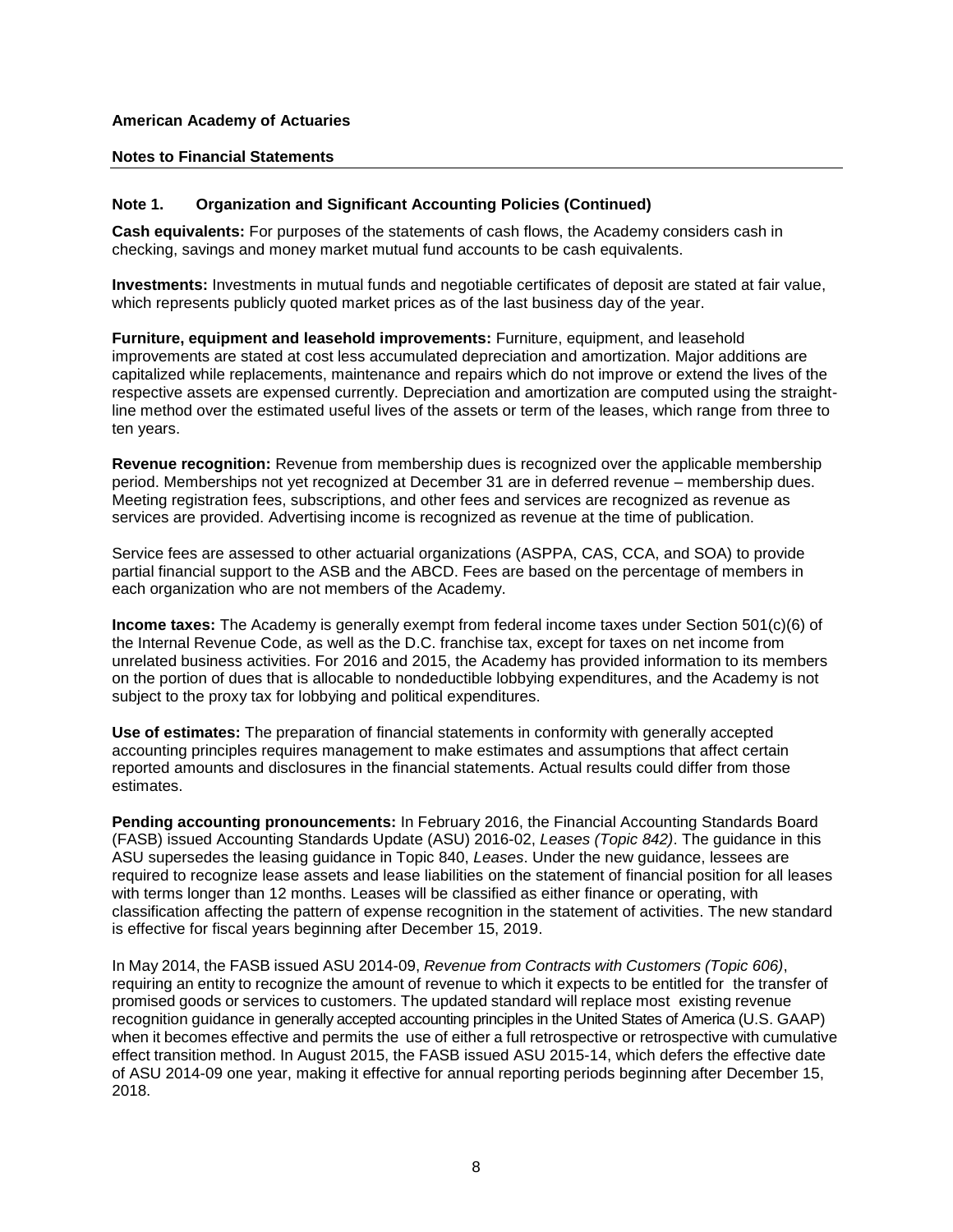## **Notes to Financial Statements**

## **Note 1. Organization and Significant Accounting Policies (Continued)**

In August 2016, the FASB issued ASU 2016-14, *Not-for-Profit Entities (Topic 958): Presentation of Financial Statements of Not-for-Profit Entities*. The amendments in this ASU make improvements to the information provided in financial statements and accompanying notes of not-for-profit entities. The amendments set forth the FASB's improvements to net asset classification requirements and the information presented about a not-for-profit entity's liquidity, financial performance, and cash flows. The ASU will be effective for fiscal years beginning after December 15, 2017. Earlier application is permitted. The changes in this ASU should generally be applied on a retrospective basis in the year that the ASU is first applied.

**Reclassification:** An item in the December 31, 2015, financial statements has been reclassified to comply with the current year presentation. The reclassification had no effect on previously reported net assets or change in net assets.

**Subsequent events review:** Subsequent events have been evaluated through May 2, 2017, which is the date the financial statements were available to be issued.

## **Note 2. Investments and Fair Value Measurements**

The Academy follows generally accepted accounting principles governing Fair Value Measurement*.* For assets and liabilities measured at fair value on a recurring basis, this requires quantitative disclosures about fair value measurements separately for each major category of assets and liabilities. These standards clarify the definition of fair value for financial reporting, establish a hierarchal disclosure framework for measuring fair value, and require additional disclosures about the use of fair value measurements. The three levels of the fair value hierarchy and their applicability to the Academy's portfolio investments are described below:

**Level 1:** Unadjusted quoted prices in active markets that are accessible at the measurement date for identical, unrestricted assets or liabilities.

**Level 2:** Quoted prices for similar assets or liabilities, or inputs that are observable, either directly or indirectly, for substantially the full term through corroboration with observable market data.

**Level 3:** Pricing inputs are unobservable for the asset or liability, that is, inputs that reflect the reporting entity's own assumptions about the assumptions market participants would use in pricing the asset or liability.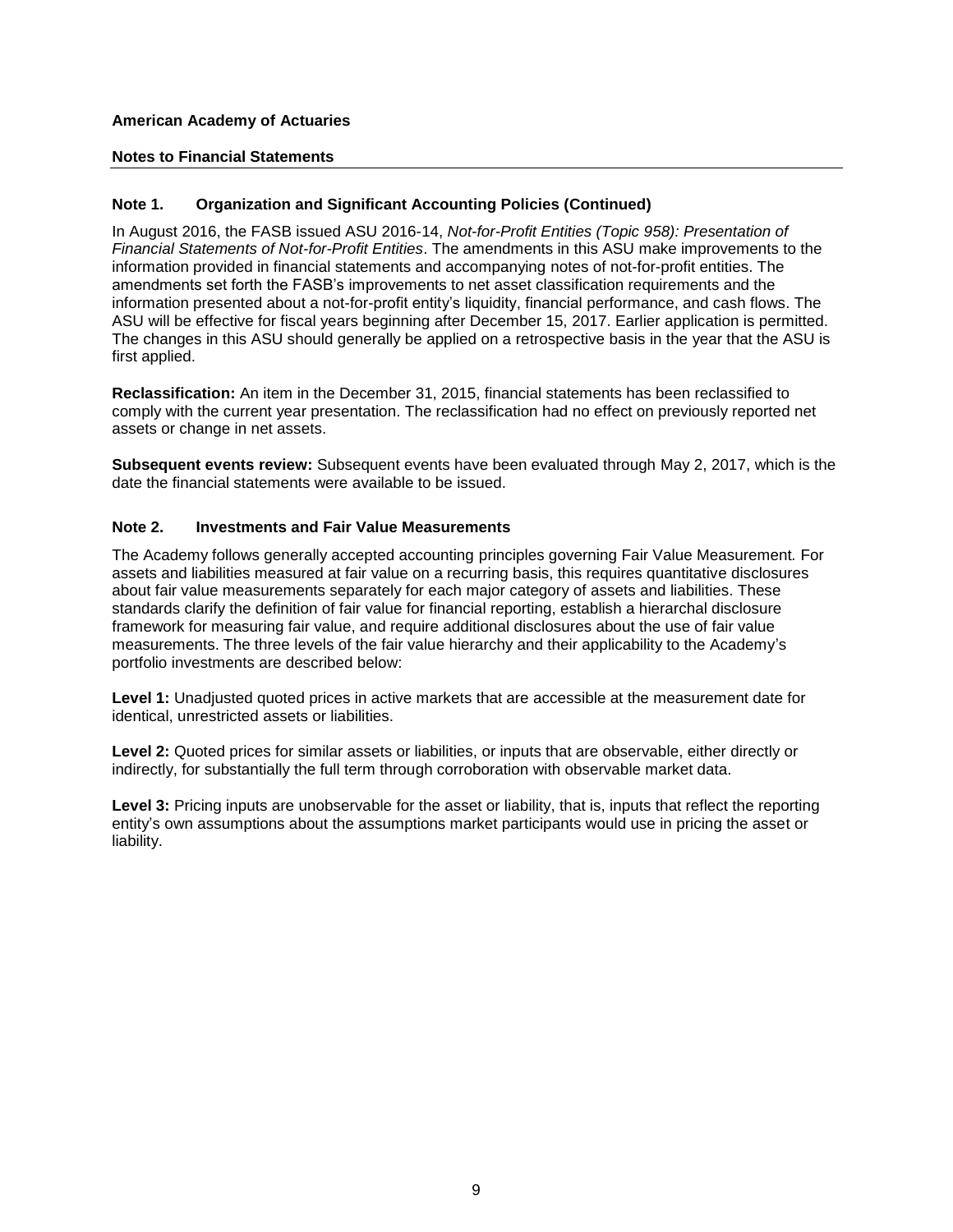## **Notes to Financial Statements**

## **Note 2. Investments and Fair Value Measurements (Continued)**

The following are summaries of the inputs used at December 31, 2016 and 2015, in valuing investments carried at fair value:

|                                          | 2016 |            |    |                      |    |             |    |              |
|------------------------------------------|------|------------|----|----------------------|----|-------------|----|--------------|
|                                          |      |            |    |                      |    | Significant |    |              |
|                                          |      |            |    | Quoted               |    | Other       |    | Significant  |
|                                          |      |            |    | <b>Price Markets</b> |    | Observable  |    | Unobservable |
|                                          |      | Fair       |    | For Assets           |    | Inputs      |    | Inputs       |
|                                          |      | Value      |    | (Level 1)            |    | (Level 2)   |    | (Level 3)    |
| Certificates of deposit                  | \$   | 2,543,100  | \$ |                      | \$ | 2,543,100   | \$ |              |
| Mutual funds:                            |      |            |    |                      |    |             |    |              |
| Debt focused:                            |      |            |    |                      |    |             |    |              |
| Bond Fund of America                     |      | 656,600    |    | 656,600              |    |             |    |              |
| <b>Prudential Total Return Bond Fund</b> |      | 1,131,784  |    | 1,131,784            |    |             |    |              |
| Lord Abbett Short Duration Inc.          |      | 1,993,829  |    | 1,993,829            |    |             |    |              |
| JPMorgan Core Bond Fund                  |      | 1,088,029  |    | 1,088,029            |    |             |    |              |
| Mortgage Fund of America                 |      | 1,062,734  |    | 1,062,734            |    |             |    |              |
| Equity focused:                          |      |            |    |                      |    |             |    |              |
| EuroPacific Growth Fund                  |      | 798,615    |    | 798,615              |    |             |    |              |
| <b>Fundamental Investors</b>             |      | 997,592    |    | 997,592              |    |             |    |              |
| Prudential Mid Cap Value                 |      | 182,549    |    | 182,549              |    |             |    |              |
| <b>ING Midcap Opportunities Fund</b>     |      | 862,786    |    | 862,786              |    |             |    |              |
| JP Morgan Equity Income                  |      | 705,502    |    | 705,502              |    |             |    |              |
| JP Morgan International Value            |      | 238,288    |    | 238,288              |    |             |    |              |
| JP Morgan Undiscovered Mngrs             |      | 188,873    |    | 188,873              |    |             |    |              |
| Growth Fund of America                   |      | 989,121    |    | 989,121              |    |             |    |              |
| New Perspective Fund                     |      | 1,149,397  |    | 1,149,397            |    |             |    |              |
| Washington Mutual Investors Fund         |      | 275,544    |    | 275,544              |    |             |    |              |
| Income Fund of America                   |      | 804,257    |    | 804,257              |    |             |    |              |
| Capital Income Builder Fund              |      | 689,544    |    | 689,544              |    |             |    |              |
| Small-Cap Growth Fund                    |      | 1,114,750  |    | 1,114,750            |    |             |    |              |
|                                          | \$   | 17,472,894 | \$ | 14,929,794           | \$ | 2,543,100   | \$ |              |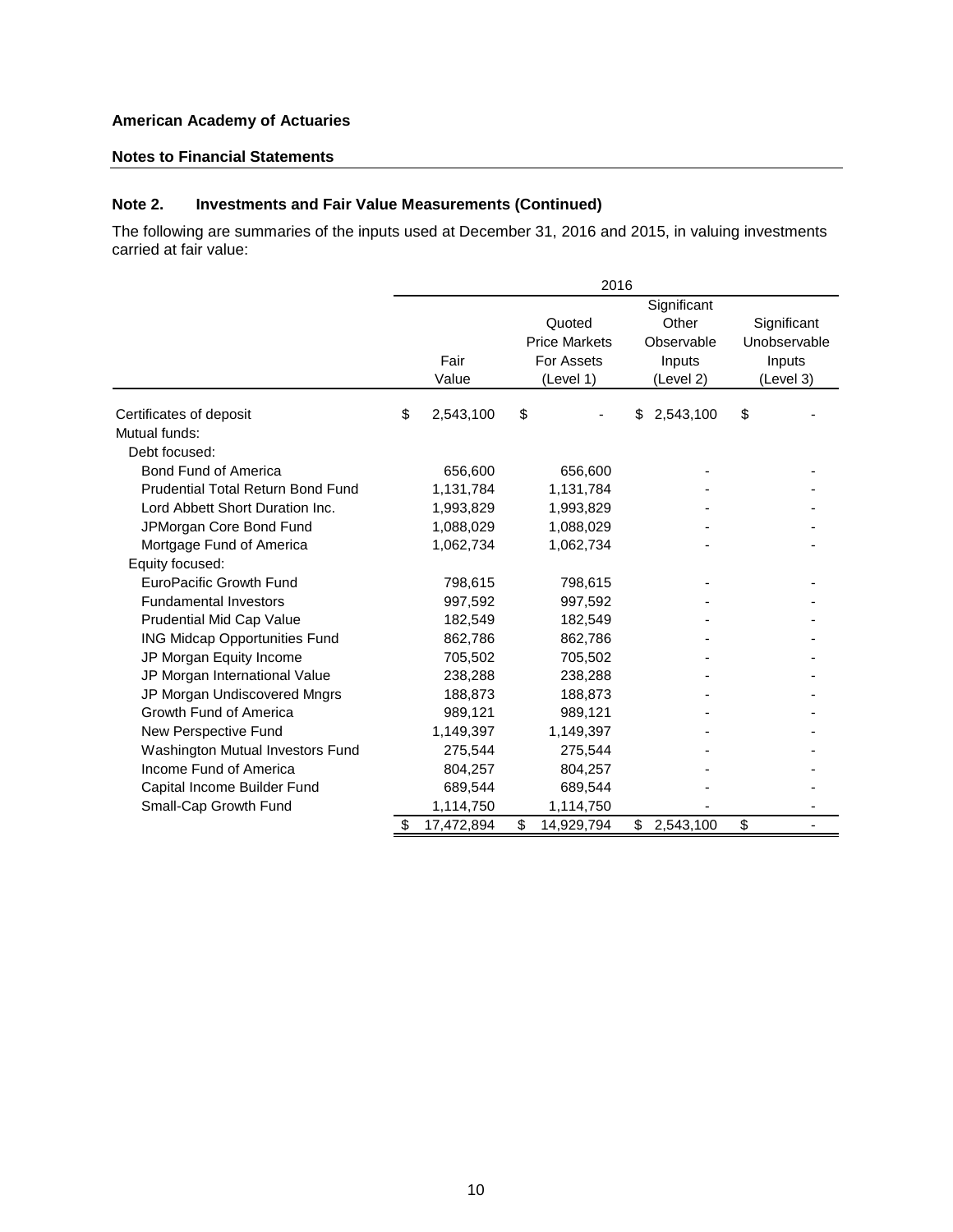## **Notes to Financial Statements**

## **Note 2. Investments and Fair Value Measurements (Continued)**

|                                          | 2015 |            |             |                      |    |            |    |              |  |  |
|------------------------------------------|------|------------|-------------|----------------------|----|------------|----|--------------|--|--|
|                                          |      |            | Significant |                      |    |            |    |              |  |  |
|                                          |      |            |             | Quoted               |    | Other      |    | Significant  |  |  |
|                                          |      |            |             | <b>Price Markets</b> |    | Observable |    | Unobservable |  |  |
|                                          |      | Fair       |             | <b>For Assets</b>    |    | Inputs     |    | Inputs       |  |  |
|                                          |      | Value      |             | (Level 1)            |    | (Level 2)  |    | (Level 3)    |  |  |
| Certificates of deposit                  | \$   | 3,284,100  | \$          |                      | \$ | 3,284,100  | \$ |              |  |  |
| Mutual funds:                            |      |            |             |                      |    |            |    |              |  |  |
| Debt focused:                            |      |            |             |                      |    |            |    |              |  |  |
| Bond Fund of America                     |      | 638,964    |             | 638,964              |    |            |    |              |  |  |
| <b>Prudential Total Return Bond Fund</b> |      | 1,081,022  |             | 1,081,022            |    |            |    |              |  |  |
| <b>ING GNMA Income Fund</b>              |      | 1,054,603  |             | 1,054,603            |    |            |    |              |  |  |
| Lord Abbett Short Duration Inc.          |      | 1,916,833  |             | 1,916,833            |    |            |    |              |  |  |
| JPMorgan Core Bond Fund                  |      | 1,065,686  |             | 1,065,686            |    |            |    |              |  |  |
| Equity focused:                          |      |            |             |                      |    |            |    |              |  |  |
| <b>EuroPacific Growth Fund</b>           |      | 793,349    |             | 793,349              |    |            |    |              |  |  |
| <b>Fundamental Investors</b>             |      | 886,442    |             | 886,442              |    |            |    |              |  |  |
| Prudential Mid Cap Value                 |      | 150,773    |             | 150,773              |    |            |    |              |  |  |
| <b>ING Midcap Opportunities Fund</b>     |      | 807,598    |             | 807,598              |    |            |    |              |  |  |
| JP Morgan Equity Income                  |      | 615,511    |             | 615,511              |    |            |    |              |  |  |
| JP Morgan International Value            |      | 233,589    |             | 233,589              |    |            |    |              |  |  |
| JP Morgan Undiscovered Mngrs             |      | 156,930    |             | 156,930              |    |            |    |              |  |  |
| Growth Fund of America                   |      | 912,010    |             | 912,010              |    |            |    |              |  |  |
| New Perspective Fund                     |      | 1,128,373  |             | 1,128,373            |    |            |    |              |  |  |
| Washington Mutual Investors Fund         |      | 242,973    |             | 242,973              |    |            |    |              |  |  |
| Income Fund of America                   |      | 727,330    |             | 727,330              |    |            |    |              |  |  |
| Capital Income Builder Fund              |      | 645,027    |             | 645,027              |    |            |    |              |  |  |
| Small-Cap Growth Fund                    |      | 1,014,134  |             | 1,014,134            |    |            |    |              |  |  |
|                                          | \$   | 17,355,247 | \$          | 14,071,147           | \$ | 3,284,100  | \$ |              |  |  |

## **Note 3. Furniture, Equipment and Leasehold Improvements**

Furniture, equipment, and leasehold improvements at December 31, 2016 and 2015, consisted of the following:

|                                                |   | 2016      | 2015      |
|------------------------------------------------|---|-----------|-----------|
|                                                |   |           |           |
| Furniture and equipment                        | S | 1,198,528 | 1,202,153 |
| Leasehold improvements                         |   | 1.414.159 | 1.414.159 |
|                                                |   | 2,612,687 | 2,616,312 |
| Less accumulated depreciation and amortization |   | 2,059,549 | 1,859,378 |
| Total                                          |   | 553,138   | 756,934   |

Depreciation and amortization expense for the years ended December 31, 2016 and 2015, was \$262,153 and \$216,480, respectively.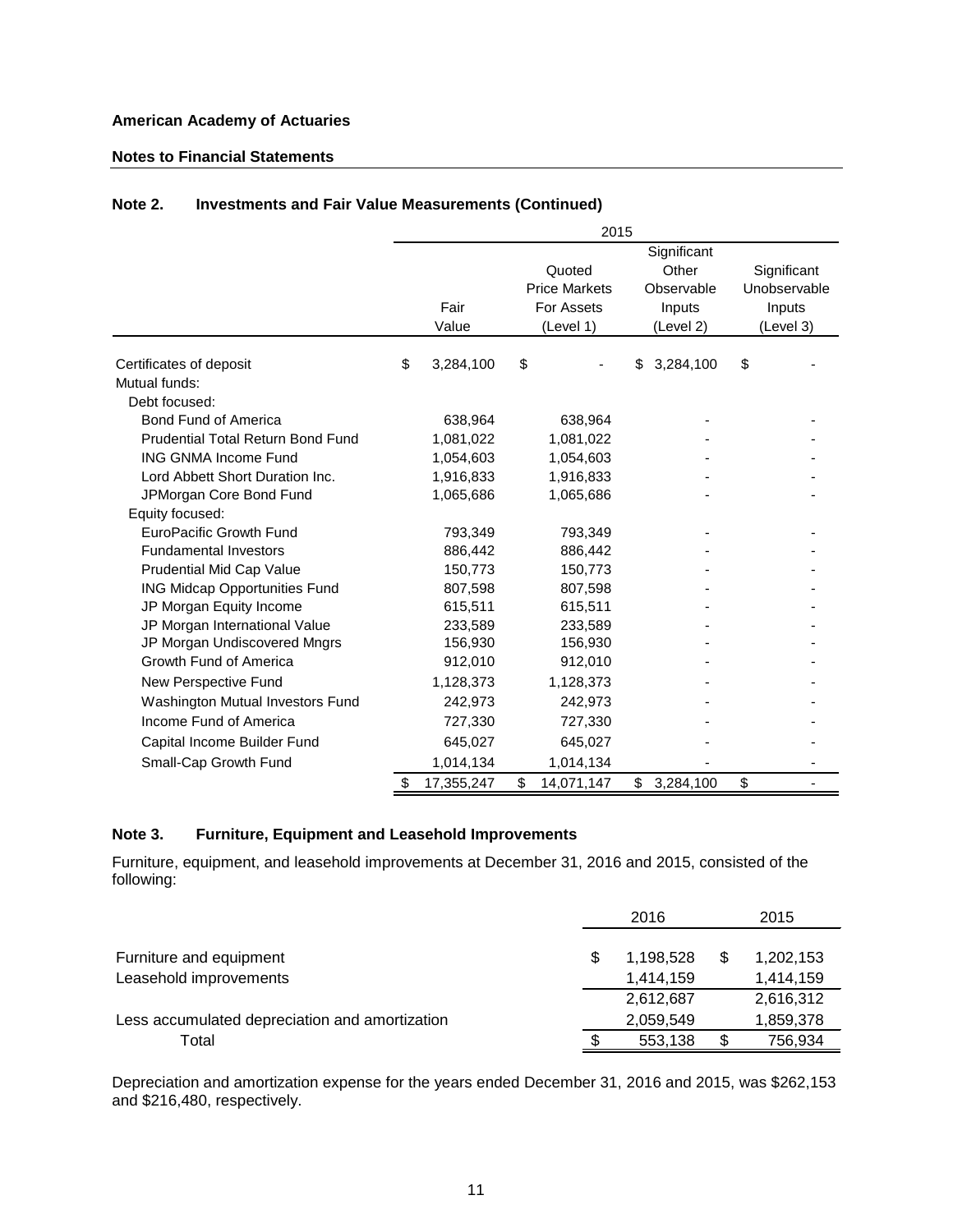## **Notes to Financial Statements**

## **Note 4. Enrolled Actuaries Meetings, Distribution of Net Revenue**

The Academy and CCA share equally the net revenue from the annual Enrolled Actuaries Meeting. The Academy recognized \$103,785 and \$67,012 for its share of net revenue for the 2016 and 2015 meetings, respectively. In connection with this annual meeting, the Academy has advanced \$15,000 to CCA for meeting expenses.

## **Note 5. Casualty Loss Reserve Seminar, Distribution of Net Revenue**

The Academy and CAS share equally the net revenue from the annual Casualty Loss Reserve Seminar. The Academy recognized \$9,787 and \$89,968 for its share of net revenue for the 2016 and 2015 meetings, respectively.

## **Note 6. Pension Plans**

Through June 30, 2012, the Academy provided retirement benefits for substantially all of its employees meeting certain age and minimum service requirements through a defined contribution money purchase pension plan. Annual employer contributions under the plan were made based on a percentage of eligible employees' annual compensation.

Effective June 30, 2012, the money purchase pension plan was merged into the 401(k) retirement plan. All employees meeting certain age and minimum service requirements are eligible to participate. Employee contributions are limited to a percentage of compensation as defined by the 401(k) plan with no employer matching contribution.

Total pension expense for the 401(k) plan, including administration costs and net of forfeitures, was \$376,640 and \$341,908 for 2016 and 2015, respectively.

On January 1, 2001, the Academy adopted a defined benefit pension plan to supplement the money purchase pension plan. Effective September 30, 2010, the Academy updated the Retirement Benefit to the greater of: (1) \$360 per year of Credited Service up to a maximum of 35 years, or (2) 0.25% of "Average Annual Compensation" per year of Credited Service up to a maximum of 35 years. The following table sets forth the plan's funded status and amounts recognized in the financial statements at December 31, 2016 and 2015:

|                                                 | 2016          |   | 2015        |
|-------------------------------------------------|---------------|---|-------------|
| Actuarial present value of benefit obligations: |               |   |             |
| Accumulated benefit obligation, including       |               |   |             |
| vested benefits of \$1,904,015 and \$1,731,887  | (2,095,849)   | S | (1,909,987) |
| Projected benefit obligation for service        |               |   |             |
| rendered to date                                | (2, 153, 547) |   | (1,963,820) |
| Plan assets at fair value                       | 1,872,357     |   | 1,670,652   |
| Funded status at end of year                    | (281,190)     |   | (293,168)   |
|                                                 |               |   |             |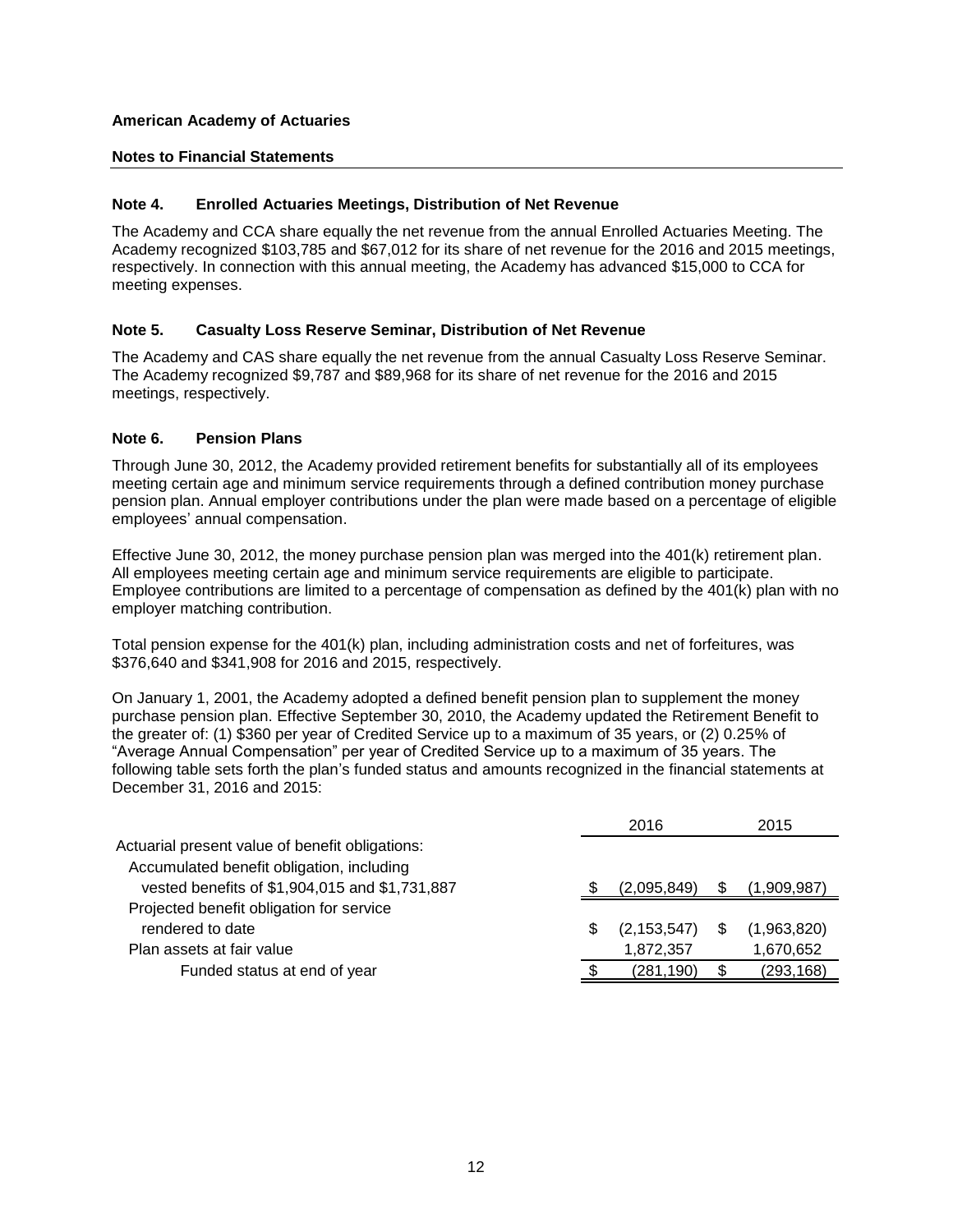## **Notes to Financial Statements**

## **Note 6. Pension Plans (Continued)**

Assumptions used in the actuarial calculations above were as follows at December 31, 2016 and 2015:

|                                             | 2016  | 2015     |
|---------------------------------------------|-------|----------|
|                                             |       |          |
| Discount rate                               | 4.11% | 4.32%    |
| Rate of increase in compensation levels     | 3.00% | $3.00\%$ |
| Expected long-term rate of return on assets | 6.75% | 6.75%    |

Net pension cost includes the following components for the years ended December 31, 2016 and 2015:

|                                                | 2016         | 2015          |
|------------------------------------------------|--------------|---------------|
| Service cost-benefits earned during the period | \$<br>98.218 | \$<br>102.221 |
| Interest cost on projected benefit obligation  | 84.363       | 77.818        |
| Expected return on plan assets                 | (113, 861)   | (109, 861)    |
| Amortization of prior service cost             | 6,232        | 6,232         |
| Amortization of recognized actuarial loss      | 27,381       | 38,348        |
| Net pension cost                               | 102.333      | 114,758       |

Prior service costs represent the amortization of amounts previously recognized as changes in unrestricted net assets but not included in net periodic pension cost when they arose. The amount of prior service cost expected to be amortized into net periodic pension cost for 2017 is \$6,232. The amount of net actuarial loss expected to be amortized into net periodic pension cost for 2017 is \$22,747.

Total amounts recognized as changes in unrestricted net assets separate from expenses and reported in the statements of activities as pension-related changes other than net periodic pension cost for the years ended December 31, 2016 and 2015, are as follows:

|                                                          | 2016 |                 |      | 2015             |  |
|----------------------------------------------------------|------|-----------------|------|------------------|--|
| Net actuarial gain<br>Amortization of prior service cost |      | 27.719<br>6.232 | - \$ | 109,921<br>6,232 |  |
|                                                          |      | 33.951          |      | 116,153          |  |

Amounts that have reduced net assets yet have not yet been recognized as components of net periodic pension cost as of December 31, 2016 and 2015, consist of the following:

|                        | 2016    |    | 2015    |  |
|------------------------|---------|----|---------|--|
|                        |         |    |         |  |
| Net actuarial loss     | 407.753 | \$ | 435,472 |  |
| Net prior service cost | 42.427  |    | 48,659  |  |
|                        | 450.180 | \$ | 484,131 |  |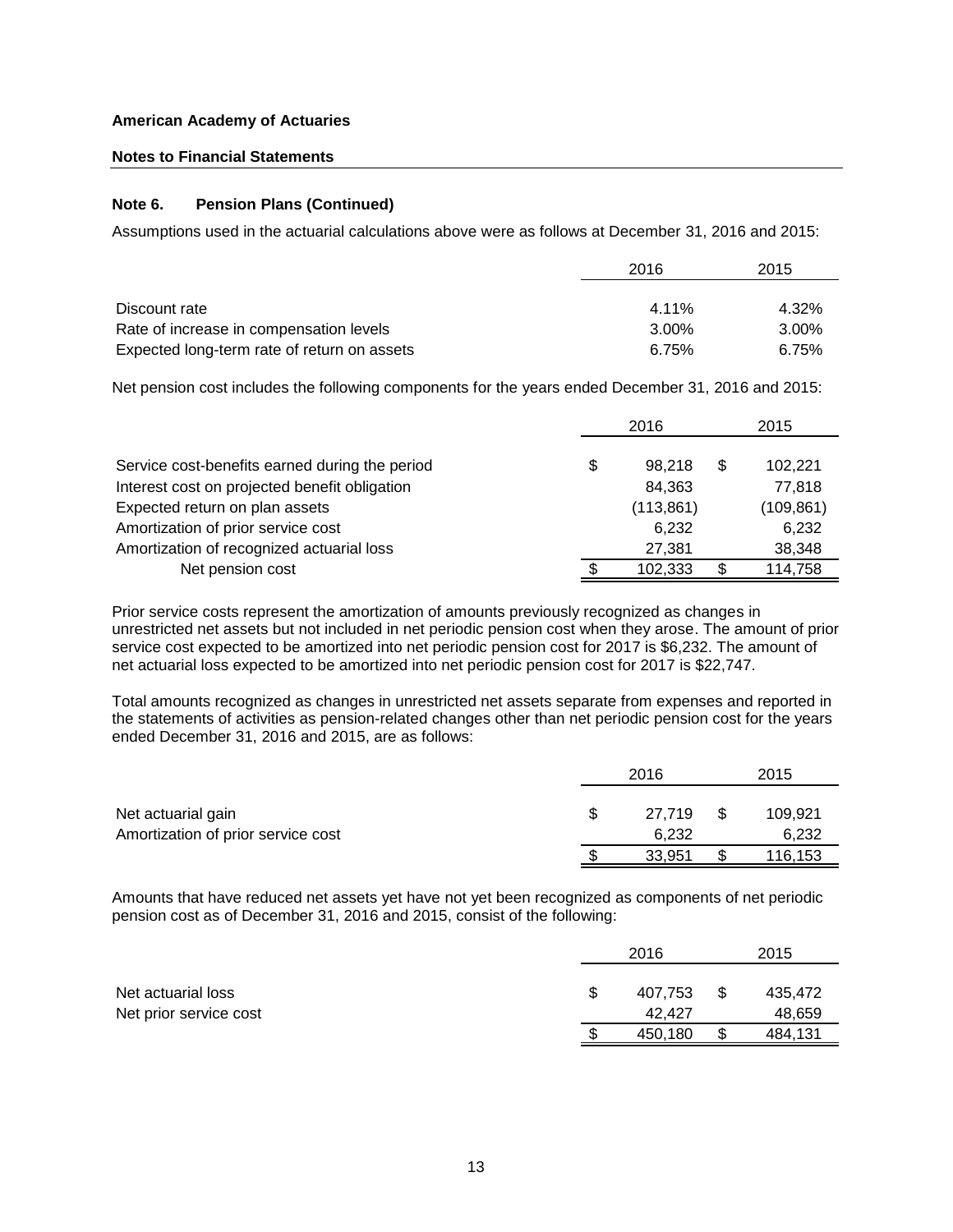## **Notes to Financial Statements**

## **Note 6. Pension Plans (Continued)**

Assumptions used in the actuarial calculations above were as follows at December 31, 2016 and 2015:

|                                             | 2016  | 2015  |  |
|---------------------------------------------|-------|-------|--|
|                                             |       |       |  |
| Discount rate                               | 4.32% | 3.95% |  |
| Rate of increase in compensation levels     | 3.00% | 3.00% |  |
| Expected long-term rate of return on assets | 6.75% | 6.75% |  |

Total pension expense for the defined benefit pension plan, including administration costs, was \$122,719 and \$135,241 for 2016 and 2015, respectively. Actual employer contributions were \$80,360 and \$72,425 in 2016 and 2015, respectively. There were benefit payments of \$25,180 and \$24,691 made in 2016 and 2015, respectively. Employer contributions for 2017 are expected to be \$85,000.

Total expected benefit payments for the next ten fiscal years are as follows:

Years ending December 31:

| . .<br>2017   | \$<br>27,503 |
|---------------|--------------|
| 2018          | 46,584       |
| 2019          | 60,628       |
| 2020          | 62,304       |
| 2021          | 61,760       |
| $2022 - 2026$ | 514,266      |

The expected long-term rate of return on plan assets for 2016 and 2015 is based on a long-term inflation rate of 3.00% and an expected true rate of return of 3.75%. The composition of the plan assets at December 31, 2016 and 2015, are as follows:

|                             | 2016            | Percentage |
|-----------------------------|-----------------|------------|
| Equity index fund           | \$<br>1,179,958 | 63%        |
| Bond index fund             | 666,767         | 36%        |
| Cash and money market funds | 25,632          | $1\%$      |
|                             | 1,872,357       |            |
|                             | 2015            | Percentage |
| Equity index fund           | \$<br>1,033,324 | 62%        |
| Bond index fund             | 611,742         | 36%        |
| Cash and money market funds | 25,586          | $2\%$      |
|                             | 1,670,652       |            |

The fair values of all plan assets are based on Level 1 inputs as described in Note 2.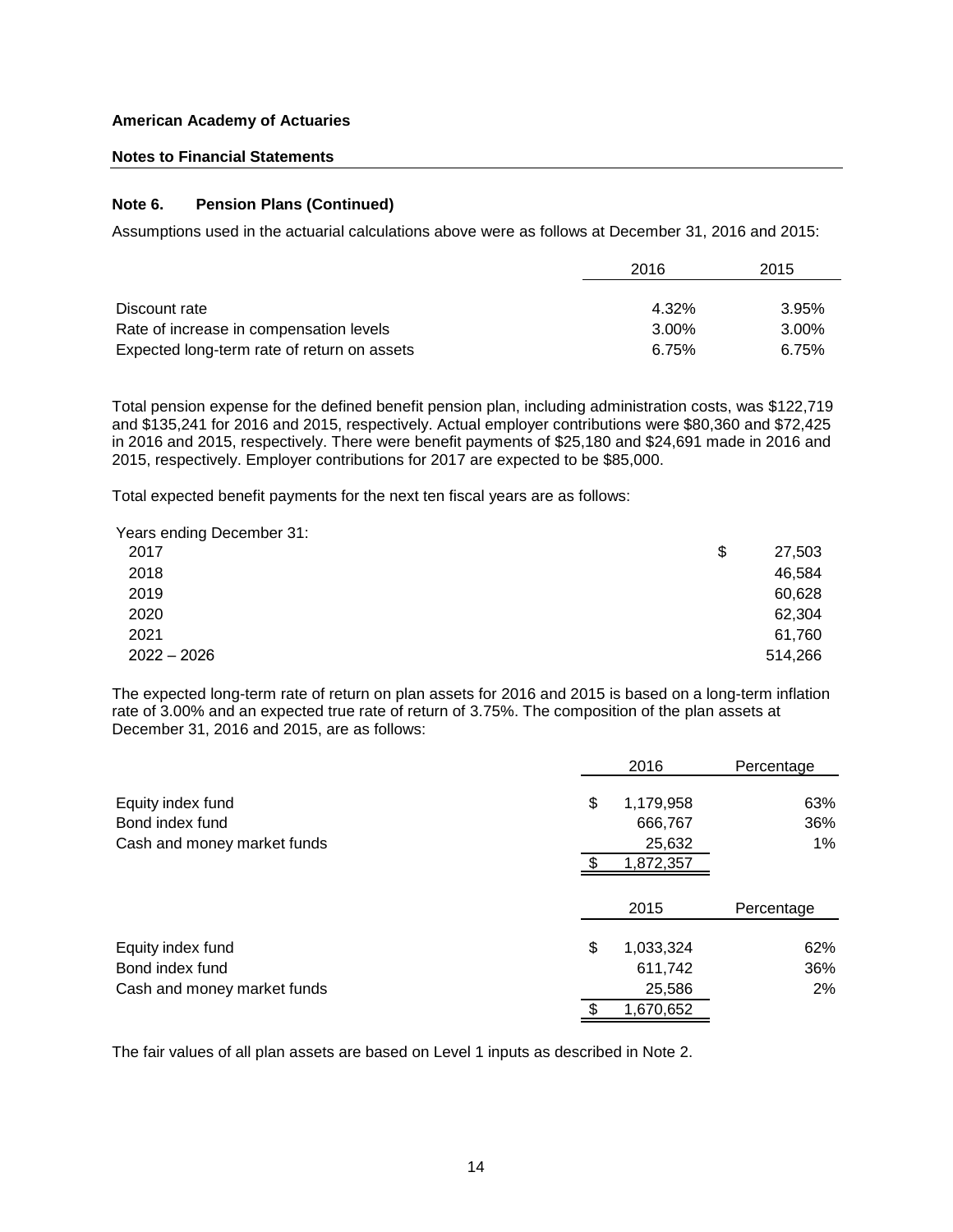## **Notes to Financial Statements**

## **Note 7. Commitments**

The Academy leases office space under a ten-year lease ending in 2019, with annual rent increases of 2.5% concurrent with the commencement date. The lease calls for a security deposit of \$73,100 for which the Academy has issued a letter of credit for \$73,100 that is secured by a certificate of deposit in the same amount.

In addition, the Academy also has a non-cancelable operating lease for office equipment that expires in 2017. Total future minimum lease payments are as follows:

Years ending December 31:

| 2017 | \$<br>1,123,137 |
|------|-----------------|
| 2018 | 1,093,408       |
| 2019 | 91,303          |
|      | \$<br>2,307,848 |

Rental expense for office space and equipment leases for 2016 and 2015, was \$1,100,877 and \$1,077,500, respectively.

## **Note 8. Functional Allocation of Expenses**

Expenses by functional reporting area are as follows:

|                                               | <b>Years Ended December 31</b> |    |            |  |
|-----------------------------------------------|--------------------------------|----|------------|--|
|                                               | 2016                           |    | 2015       |  |
| Programs:                                     |                                |    |            |  |
| Actuarial Board for Counseling and Discipline | \$<br>399,614                  | \$ | 389,815    |  |
| <b>Actuarial Standards Board</b>              | 500,097                        |    | 459,905    |  |
| Contingencies                                 | 695,108                        |    | 765,169    |  |
| Communications                                | 1,012,503                      |    | 1,056,091  |  |
| Interorganizational liaison                   | 1,044,361                      |    | 981,565    |  |
| Lobbying                                      | 151,035                        |    | 142,514    |  |
| Member communications                         | 1,242,478                      |    | 1,102,145  |  |
| Organizational services                       | 1,155,554                      |    | 887,557    |  |
| Public policy                                 | 3,648,620                      |    | 3,052,241  |  |
| Professionalism                               | 567,537                        |    | 544,270    |  |
| <b>Strategic Initiatives</b>                  | 263,854                        |    | 13,655     |  |
| Executive/administrative                      | 2,710,521                      |    | 2,798,585  |  |
| Total expenses                                | \$<br>13,391,282               | \$ | 12,193,512 |  |